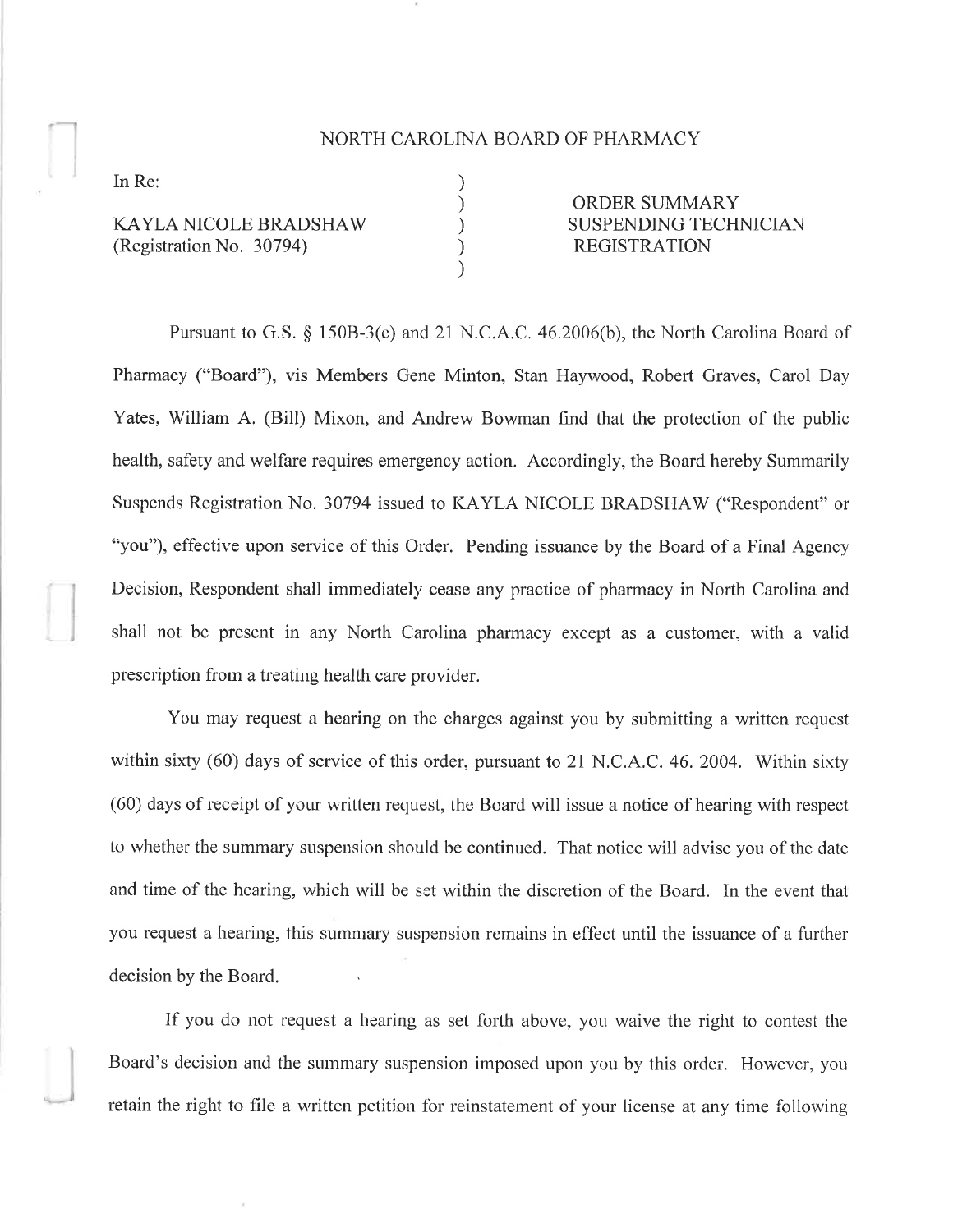this order. The Board will set a hearing at a time and place within its discretion and will rule on the petition for reinstatement, in its discretion, under its duty to consider the public health, safety and welfare.

By Order of the Board, this  $\frac{21^{34}}{2}$  day of  $\frac{M_{31}M_{31}}{2017}$ , 2017.

NORTH CAROLINA BOARD OF PHARMACY

Jack W. Campbell, IV **Executive Director**